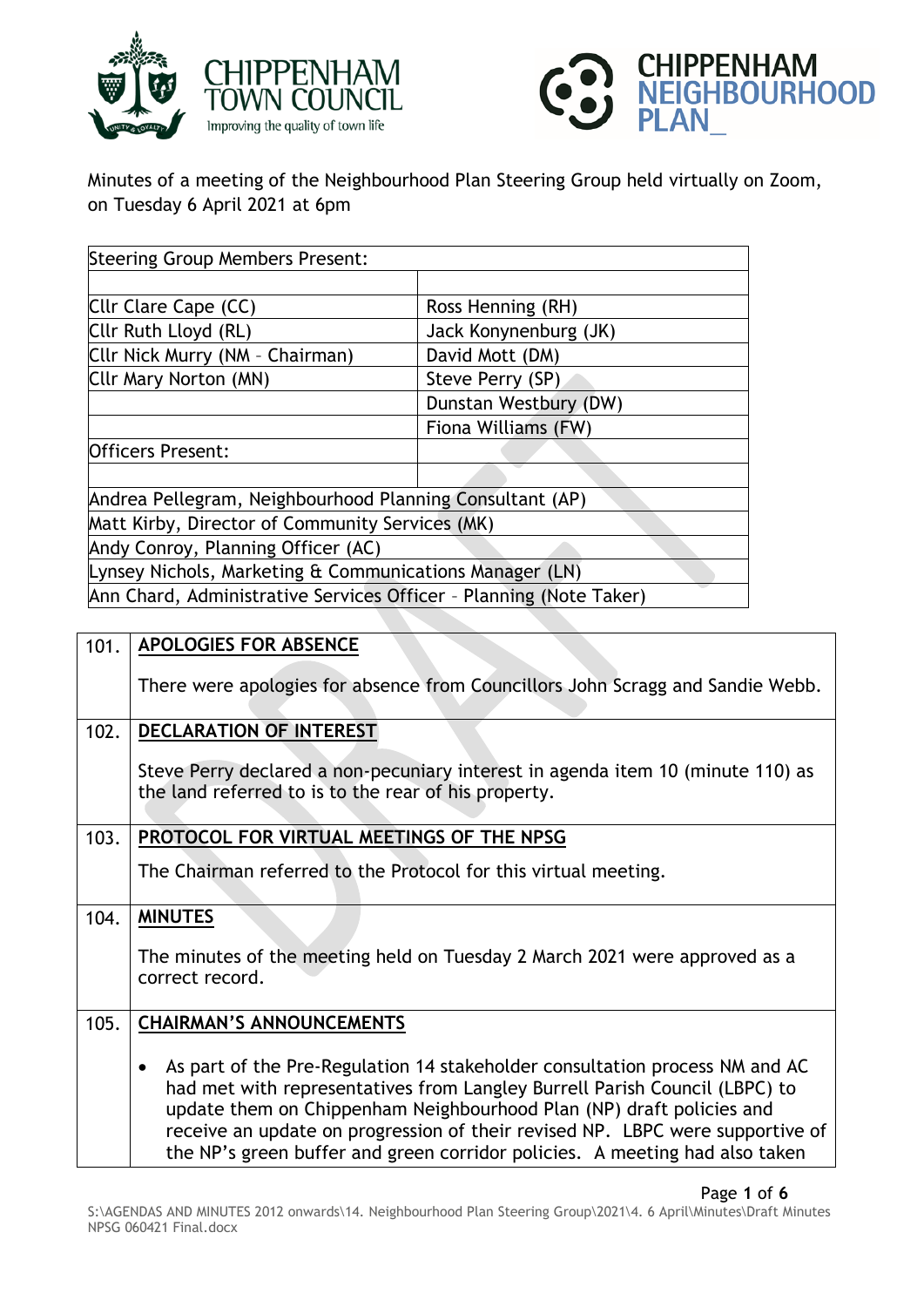|      | place today with representatives from Chippenham Without Parish Council<br>(CWPC). CWPC were particularly interested in green corridor enhancement<br>links and footpath links over the A350 to allow access into their Parish, whilst<br>having a desire to protect the countryside. CWPC are about to go out to<br>Regulation 14 consultation and are keen to come together with other parishes<br>after Neighbourhood Plans have been adopted to try and reach a collective<br>view on future development in and around Chippenham. A further meeting<br>with Lacock is in the diary. RH asked if any notes were available from these<br>meetings and NM responded that some bullet points could be provided for SG<br>Members. |
|------|------------------------------------------------------------------------------------------------------------------------------------------------------------------------------------------------------------------------------------------------------------------------------------------------------------------------------------------------------------------------------------------------------------------------------------------------------------------------------------------------------------------------------------------------------------------------------------------------------------------------------------------------------------------------------------------------------------------------------------|
|      | NM added that the issue of ownership and maintenance of public footpaths<br>had been raised by CPWC and it had been suggested that an informal working<br>group be set up to maintain access and raise funds to improve footpaths. RH<br>added that Wiltshire Council's Rights of Way department are under resourced<br>so any help would be good. NM suggested Wiltshire Councillors have a meeting<br>with Wiltshire Council's Rights of Way department before the election.                                                                                                                                                                                                                                                     |
|      | AP reported a change to the legislation on permitted development rights from<br>$\bullet$<br>April 21 <sup>st</sup> allowing Class E uses to change to residential (Use Class C3) via the<br>prior approval process. NP policies will need to be reviewed to ensure they<br>can stand up to these changes. SG members expressed their concerns that the<br>Town centre would suffer because of these changes, forcing businesses out of<br>Town or on-line. AP agreed to share the link to the new permitted<br>development rights.                                                                                                                                                                                                |
|      | CTC has responded to the revised NPPF and National Model Design Code<br>$\bullet$<br>consultation.                                                                                                                                                                                                                                                                                                                                                                                                                                                                                                                                                                                                                                 |
|      | <b>Actions:</b>                                                                                                                                                                                                                                                                                                                                                                                                                                                                                                                                                                                                                                                                                                                    |
|      | AC to provide bullet points of meetings held with neighbouring parishes<br>AP to share link to notification on changes to permitted development legislation.                                                                                                                                                                                                                                                                                                                                                                                                                                                                                                                                                                       |
| 106. | <b>WALPA UPDATE</b>                                                                                                                                                                                                                                                                                                                                                                                                                                                                                                                                                                                                                                                                                                                |
|      | AC reported that WALPA had received a reply from the Secretary of State for<br>Housing to its March letter, but that the letter did not really respond to the<br>questions posed. The next WALPA meeting is on 20 April 2021, with Sam Fox,<br>Director of Development, Wiltshire Council. SG members should let AC know if<br>they wish to attend.                                                                                                                                                                                                                                                                                                                                                                                |
| 107. | <b>COMMENTS ON VERSION 4 OF DRAFT PLAN</b>                                                                                                                                                                                                                                                                                                                                                                                                                                                                                                                                                                                                                                                                                         |
|      | SG members were asked to provide any comments on Version 4 of the Draft<br>Neighbourhood Plan & Annexes 1-3, which have been revised as per amendments<br>suggested by the Steering Group, the Planning Consultant and the Planning<br>Officer to Version 3.                                                                                                                                                                                                                                                                                                                                                                                                                                                                       |
|      | AP said all the changes were helpful and looked good. No questions were asked.<br>AC said the draft had gone to Wiltshire Planners last week and a meeting with<br>them in April had been requested. It had also been sent to Town Councillors and<br>to date no comments had been received.                                                                                                                                                                                                                                                                                                                                                                                                                                       |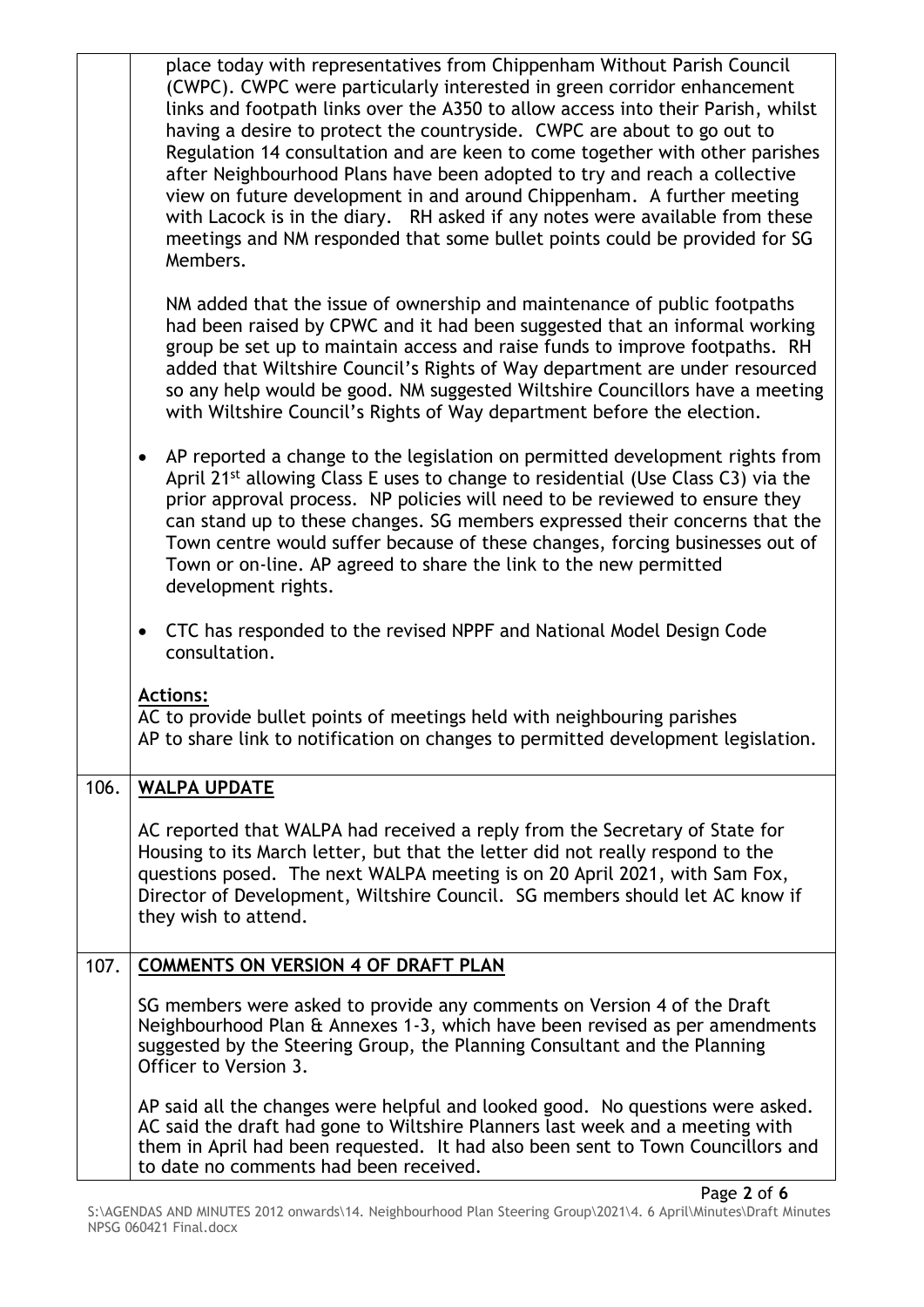| 108. | OUTSTANDING ITEMS FOR NEIGHBOURHOOD PLAN                                                                                                                                                                                                                                                                                                                                                                                                                                                                                                                                                                                                                                                                                                                                                                                                                                                                                                                                                                                                                                                                                                                                                                                                                                                             |
|------|------------------------------------------------------------------------------------------------------------------------------------------------------------------------------------------------------------------------------------------------------------------------------------------------------------------------------------------------------------------------------------------------------------------------------------------------------------------------------------------------------------------------------------------------------------------------------------------------------------------------------------------------------------------------------------------------------------------------------------------------------------------------------------------------------------------------------------------------------------------------------------------------------------------------------------------------------------------------------------------------------------------------------------------------------------------------------------------------------------------------------------------------------------------------------------------------------------------------------------------------------------------------------------------------------|
|      | SG members were asked to note and action the outstanding items which need to<br>be resolved in order to progress the Neighbourhood Plan, as set out in the<br>Outstanding Items Report. The following was noted:                                                                                                                                                                                                                                                                                                                                                                                                                                                                                                                                                                                                                                                                                                                                                                                                                                                                                                                                                                                                                                                                                     |
|      | SCC3 - Standalone Renewable Energy: NM to correspond with contact at<br>renewable energy company who has offered to review policy. Copy AC into<br>correspondence.                                                                                                                                                                                                                                                                                                                                                                                                                                                                                                                                                                                                                                                                                                                                                                                                                                                                                                                                                                                                                                                                                                                                   |
|      | TC5 - Buildings of Local Merit: Further photos had been provided by JS and AC<br>would send these to JK. JK working on building descriptions table and would<br>send AC an example.                                                                                                                                                                                                                                                                                                                                                                                                                                                                                                                                                                                                                                                                                                                                                                                                                                                                                                                                                                                                                                                                                                                  |
|      | Neighbourhood Plan: SG members to send AC photos or upload to Google Drive.                                                                                                                                                                                                                                                                                                                                                                                                                                                                                                                                                                                                                                                                                                                                                                                                                                                                                                                                                                                                                                                                                                                                                                                                                          |
|      | Design Guide - Existing Housing Design in Chippenham: Examples of good and bad<br>design needed. SP thought the Sadlers Mead multi-storey car park would be a<br>good example of bad design. AC suggested that it would be better to concentrate<br>on housing examples since this was what the Design Guide was aimed at. AP<br>added that if the car park was criticised it was important to be aware of the NP<br>policy on Access for Disabled People and those with Reduced Mobility which talks<br>about car parks. In her opinion there was no need to carry out more work on<br>design since the NP was already so thorough on this. AC suggested a few<br>paragraphs in the Design Guide to explain what kind of materials are typical in<br>the town, such as Bath stone. JK suggested dissuading developers from using<br>reconstituted stone. AP suggested a colour pallet could be used. NM thought<br>examples within the Design Guide would be useful. JK and RH both wanted to<br>see a variety of styles in the town. NM made the point that the town centre<br>should have the same style of building, but that housing estates could incorporate<br>different styles. SP mentioned that some developments have maintenance<br>problems e.g. green walls which now look unsightly. |
|      | RH and JK will work further on some paragraphs for the Design Guide and perhaps<br>come up with a Chippenham design (theme). AP added that it was appropriate to<br>have something about maintenance of façade materials but warned against<br>criticising people's houses.                                                                                                                                                                                                                                                                                                                                                                                                                                                                                                                                                                                                                                                                                                                                                                                                                                                                                                                                                                                                                          |
|      | Conservation Area Character Appraisal: JK is taking photos and will speak to AC<br>about what to do with them.                                                                                                                                                                                                                                                                                                                                                                                                                                                                                                                                                                                                                                                                                                                                                                                                                                                                                                                                                                                                                                                                                                                                                                                       |
|      | <u>Actions:</u><br>NM to correspond with contact at renewable energy company<br>AC to send JS photos for Policy TC5 to JK<br>JK to send AC an example for Policy TC5 for approval<br>SG members to send AC photos for NP or upload to Google Drive<br>RH and JK to meet to discuss the Design Guide<br>AC to contact JK re. photos for Conservation Area Character Appraisal                                                                                                                                                                                                                                                                                                                                                                                                                                                                                                                                                                                                                                                                                                                                                                                                                                                                                                                         |
| 109. | <b>OUTLINE STRATEGY FOR REGULATION 14 CONSULTATION</b>                                                                                                                                                                                                                                                                                                                                                                                                                                                                                                                                                                                                                                                                                                                                                                                                                                                                                                                                                                                                                                                                                                                                                                                                                                               |
|      | SG members were asked to approve, or amend, the outline strategy for<br>Regulation 14 public consultation as set out in Appendix 3 of the Communication<br>and Engagement Strategy.                                                                                                                                                                                                                                                                                                                                                                                                                                                                                                                                                                                                                                                                                                                                                                                                                                                                                                                                                                                                                                                                                                                  |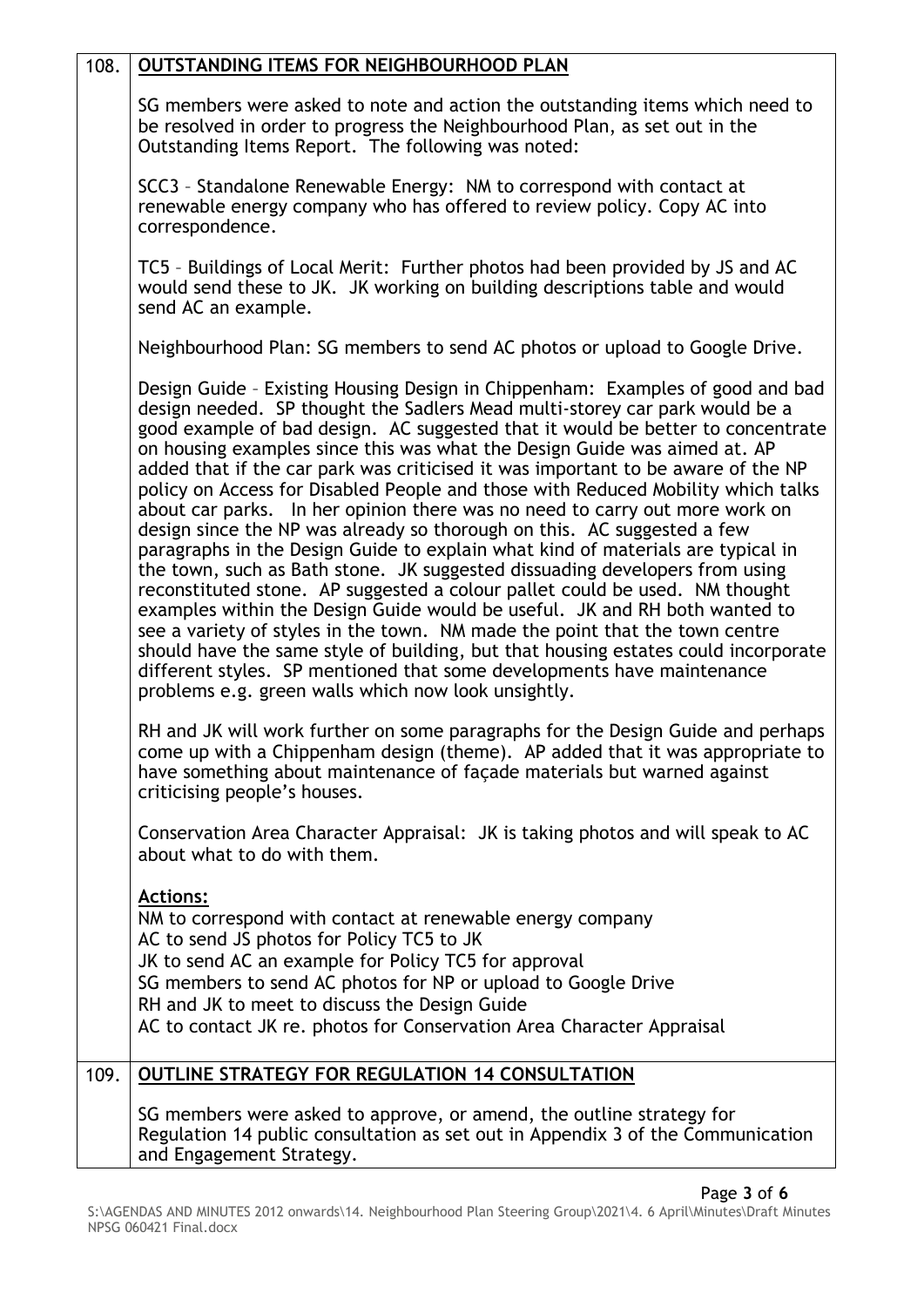| AC reported that the Reg. 14 consultation would probably happen in June/July<br>and the NP would have to be publicised for at least six weeks.  SP queried how<br>the consultation would be run. AC confirmed that depending on the pandemic<br>restrictions at the time, it was hoped that the consultation would take place in<br>person and on-line (hybrid). Responses from the public would be tabulated and<br>all comments would need to be summarised and responded to. AP strongly<br>recommended doing an online survey due to the number of responses expected                                                                                                                                                                                                                                                                                                                                                                                                                                                                                          |
|--------------------------------------------------------------------------------------------------------------------------------------------------------------------------------------------------------------------------------------------------------------------------------------------------------------------------------------------------------------------------------------------------------------------------------------------------------------------------------------------------------------------------------------------------------------------------------------------------------------------------------------------------------------------------------------------------------------------------------------------------------------------------------------------------------------------------------------------------------------------------------------------------------------------------------------------------------------------------------------------------------------------------------------------------------------------|
| and to avoid having to interpret open-ended responses.<br>NM asked what survey software would be used and AC replied that Community<br>First Wiltshire had done a good job on the NP's Community Surveys so it would be<br>best to commission them again and they can advise which software would be best<br>to use. AP advised against asking them to analyse the responses to questions due<br>to lack of planning knowledge.                                                                                                                                                                                                                                                                                                                                                                                                                                                                                                                                                                                                                                    |
| Paper copies of the draft Plan would be made available at several locations. AP<br>recommended that a request should be made by telephone for anyone who wants<br>to obtain a paper copy. FW asked if it was acceptable for SG members to share<br>links to the consultation on social media forums. LN confirmed that this would be<br>acceptable. AC suggested bringing a draft copy of the survey back to the SG for<br>approval in due course.                                                                                                                                                                                                                                                                                                                                                                                                                                                                                                                                                                                                                 |
| With regard to holding Zoom consultation meetings, NM felt that a Q&A session<br>would not be ideal, instead just a short presentation, asking the public to submit<br>any feedback on the survey form afterwards. DW added that a You-Tube video<br>would be good as people could look at it more than once and at any time. It could<br>include links to the consultation so that they could respond. CC suggested that<br>there should be just one communication channel available if people don't<br>understand the questions, but that formal feedback should only be given on the<br>survey form. CC and NM both expressed the need to make it engaging and to use<br>the right tone. RH suggested the Community Hub could be used as a base for the<br>consultation. NM said the Town Hall was probably more appropriate as we have<br>use of the facility already. AC summarised that a 15 minute You-Tube video be<br>prepared with links to the survey, rather than a Zoom presentation. This was<br>agreed and AC said he would liaise with LN on this. |
| SP asked how soon after the consultation would the referendum happen and AC<br>confirmed it would be about a year after.                                                                                                                                                                                                                                                                                                                                                                                                                                                                                                                                                                                                                                                                                                                                                                                                                                                                                                                                           |
| AC mentioned the Town Council Youth Council could be approached to discuss<br>how to consult with schools.                                                                                                                                                                                                                                                                                                                                                                                                                                                                                                                                                                                                                                                                                                                                                                                                                                                                                                                                                         |
| AP confirmed that neighbouring parishes would need to be sent a notification by<br>email that the NP is out for consultation. It was agreed that Calne, Corsham and<br>Melksham should also receive an email.                                                                                                                                                                                                                                                                                                                                                                                                                                                                                                                                                                                                                                                                                                                                                                                                                                                      |
| AC and LN would now hone the consultation strategy and add dates/specifics.                                                                                                                                                                                                                                                                                                                                                                                                                                                                                                                                                                                                                                                                                                                                                                                                                                                                                                                                                                                        |
| <b>Actions:</b><br>AC to include draft survey on next agenda<br>AC and LN further hone the consultation strategy to take back to the SG                                                                                                                                                                                                                                                                                                                                                                                                                                                                                                                                                                                                                                                                                                                                                                                                                                                                                                                            |
| Prior to the next item, SP declared a non-pecuniary interest, as stated above                                                                                                                                                                                                                                                                                                                                                                                                                                                                                                                                                                                                                                                                                                                                                                                                                                                                                                                                                                                      |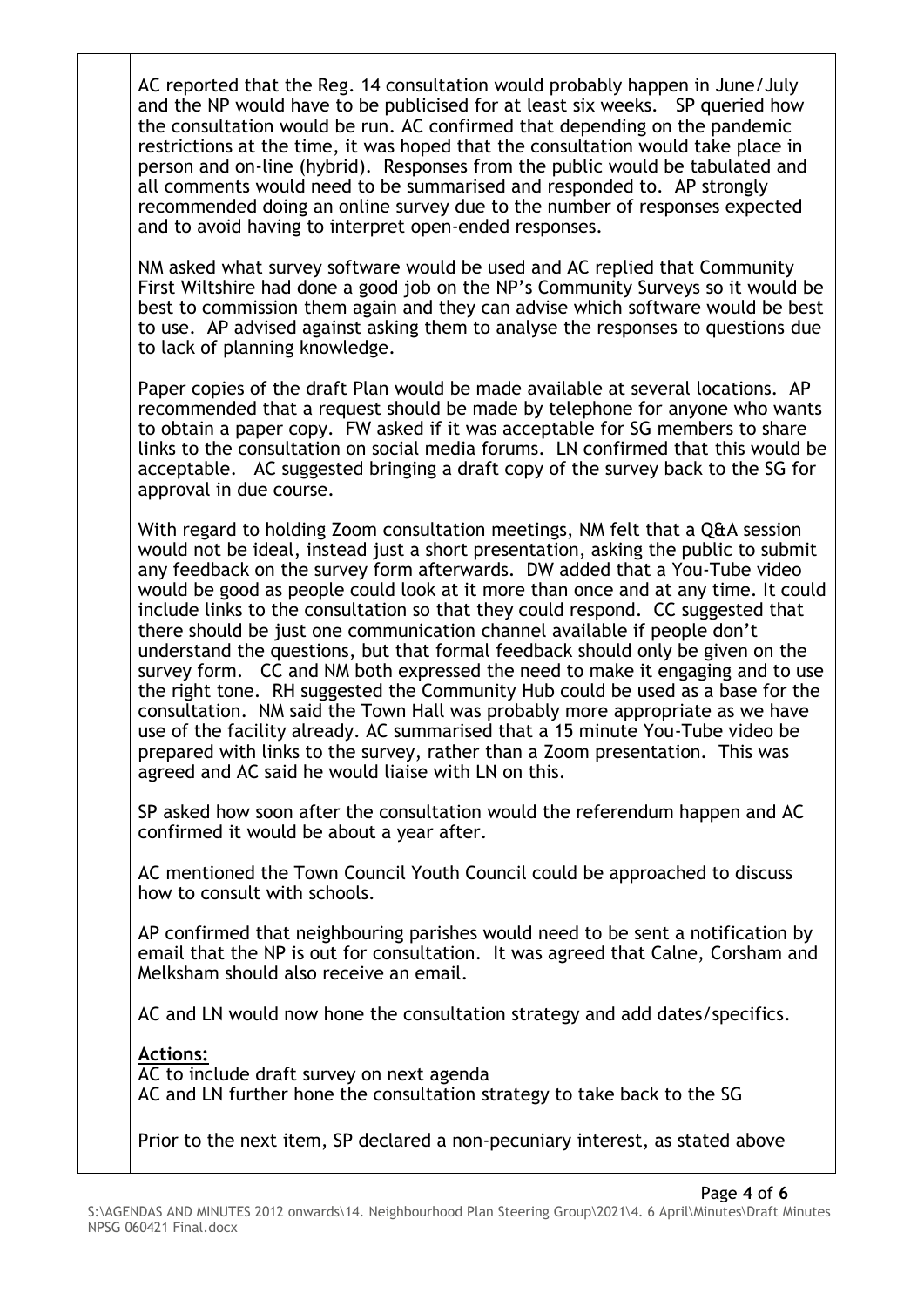## 110. **LOCAL GREEN SPACE ADDITION**

SG members were asked to consider for approval an addition, or enlargement, of proposed Local Green Space (LGS) of the field to the north of Hardens Mead and south of River Avon, as per the public request submission.

AC ran through the three options and explained why he considered option three the most sensible.

SP referred to a small piece of land between Hardens Mead and Long Close which he believed already had a protection in place. AC confirmed the piece of land had no planning status protection. DW asked if the larger area of land in question had been identified as a parcel for potential development under the Local Plan Review and AC replied that part of the land had and there could be issues with Wiltshire Council over this. DW said that all the parcels of land would have been identified in the land availability assessment and asked if this had been checked.

AP explained she didn't think the proposed LGS would meet the criteria in the NPPF and the Examiner probably would not accept it. NM said there was evidence of community use of the area given the public footpath that crosses the site. AP suggested a much smaller parcel of land might have greater chance of success because if the Examiner doesn't like the proposal, they will take out the whole allocation, not just part of it. She added that use by the Sea Cadets, the footpaths, the covenant, etc. could be mentioned to make a stronger case. AP advised keeping the space separate from the other proposed LGS nearby. She also advised to check that the land owner (Wiltshire Council) is happy with the proposal. It could be included and be considered as part of the Regulation 14 consultation, and if not successful could be removed before Regulation 15. NM suggested putting the proposal to Wiltshire Council Planners to test their feeling on this. AP added that an alternative, instead of designating as LGS, would be to look at whether the land could be afforded some protection under green buffer or green corridor policies. RH suggested that the parcel of land to the north of Abbeyfield's playing field should not be included. He agreed that the land should be included as a green buffer, taking the east-west line on the northern side of Abbeyfield playing field across. AP added that the playing field could be an LGS in addition to the land to the west, thus making a strong argument that they should be connected.

AC suggested that the LGS proposal be discussed further at the April meeting with Wiltshire Planners. DM questioned why this land needed to be protected, in favour of any other green spaces and didn't support the request.

NM suggested taking a vote on pursuing the LGS request, taking into account whether it is viable and the views of Wiltshire Council. AC asked if the vote should be on the original proposal put forward by the requestor. RH suggested a fall back position of the line he had previously mentioned.

NM summarised the proposal being voted on was to support the original request in principle and investigating its viability with Wiltshire Council, but be prepared to negotiate down.

A vote was taken and there being 8 votes in favour, 1 against and 1 abstention, the motion was carried.